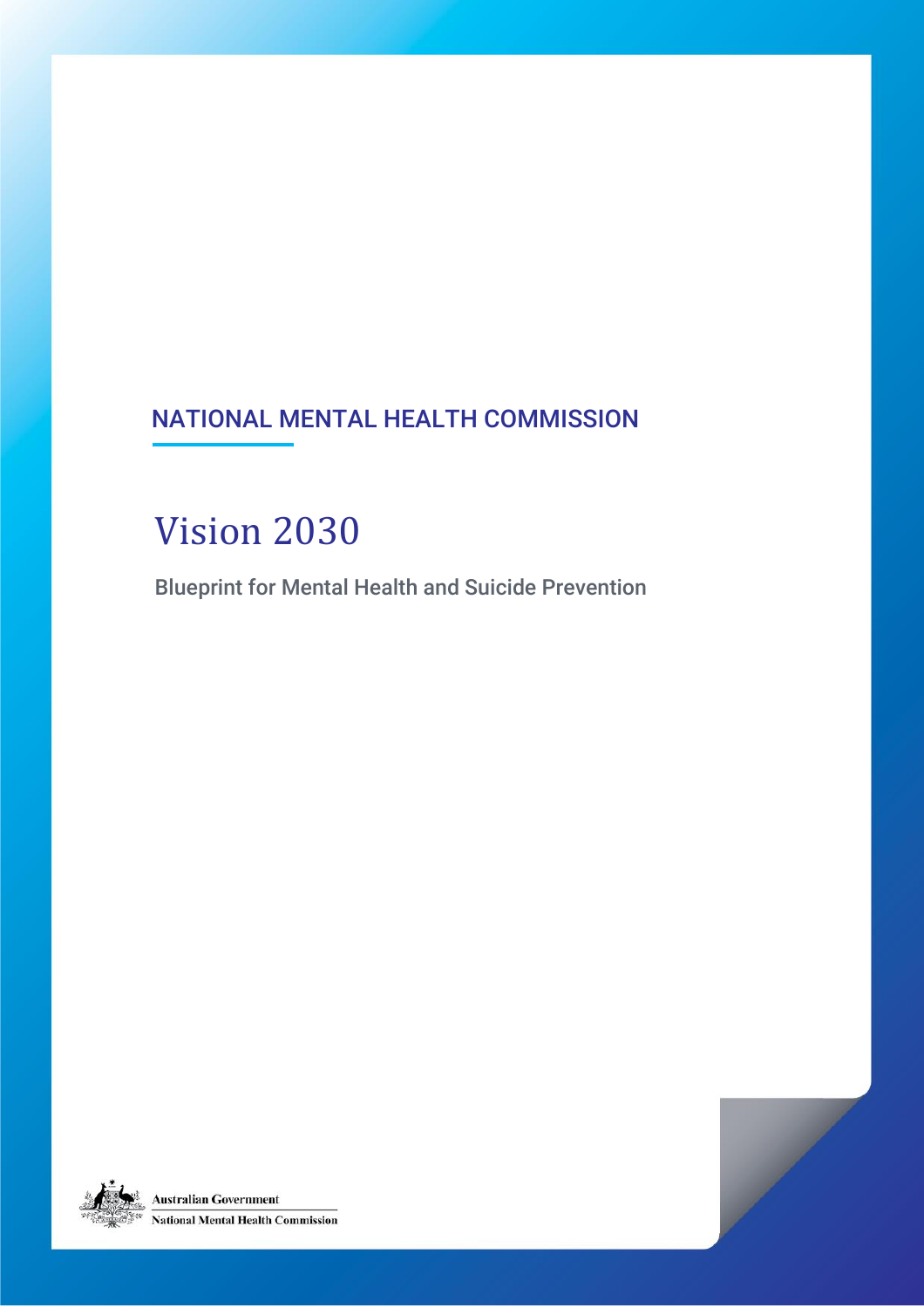*At the first sign of mental illness or suicidal thought I know where I can go for help. I know I will be treated with respect and my experience taken seriously because I live in a community that really values mental and social wellbeing. Lots of agencies work together in my community, including the hospital, primary care, and nongovernment agencies, to provide a range of treatment and support options. I know I can quickly access the services I need and that I and my family will have choice in shaping and working collaboratively in the delivery of my care and support. Whatever I and my family need, the different services will work seamlessly together to support us. There is no risk that we will fall through cracks in the system. As I work towards my personal recovery, I will have support to help me to re-engage and move forward in my life with confidence.* 

### Introduction

Mental illness affects all aspects of life including identity, personal relationships, and engagement in work, education, and leisure. It can disconnect people from their communities and from themselves. The way the journey into and through mental health care is experienced makes a profound difference to the distress experienced by individuals and families, and to personal recovery. Vision 2030 brings the experience of the people who use those services and their families and communities into focus. Its key feature is how people should experience care across this continuum.

Vision 2030 describes a mental health service system in which people are connected to services in their community, have a positive service experience, are not stigmatised, or discriminated against, and are empowered to care for their wellbeing.

In 2030, mental health is well understood and acknowledged as part of everyone's experience, across a spectrum from mental health and wellbeing to mental illness. People know where to go to seek help and feel comfortable in doing so early. Services are delivered in a well-functioning, integrated system with consistent, appropriate quality care available to every individual and across all steps in the spectrum. People play a central role in their care and in the choice, design and delivery of services that support them. Everyone has access to affordable, evidence-based care in their local region, getting the right care at the right time irrespective of income, geography, or cultural background. People in distress and those experiencing suicidal thoughts are offered compassionate supports to address the things in their lives that are generating such distress and are provided with quality care that directly addresses their needs.

Achieving this new approach requires an integrated, coordinated, and collaborative system. Vision 2030 is a blueprint for a connected, effective, well-functioning and sustainable mental health and suicide prevention system designed to meet the needs of all individuals and their communities.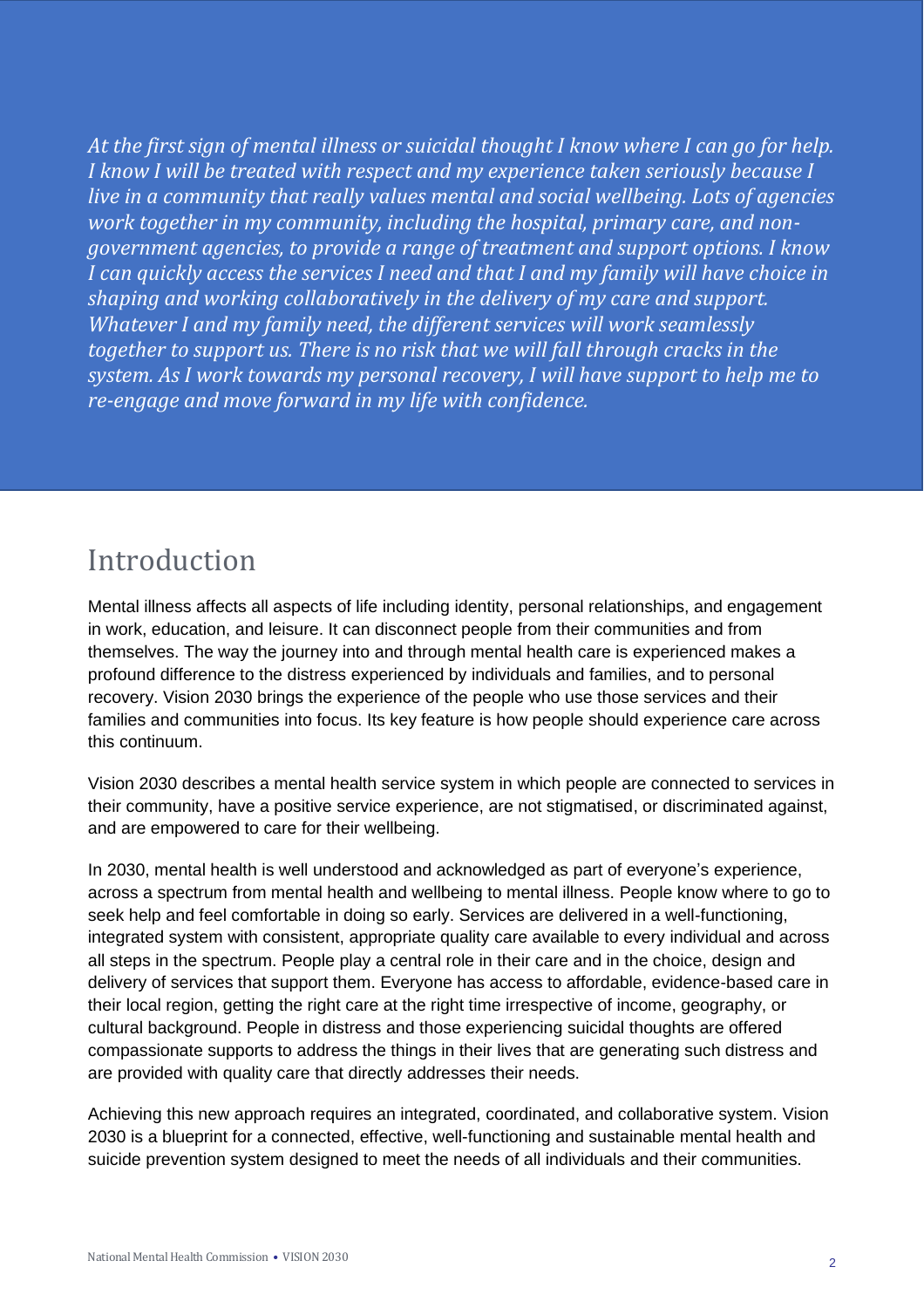## Building Capacity in Local Communities

Vision 2030 highlights the need to build capacity in local mental health services, placing local clinical and service expertise, lived experience insight and community knowledge at the centre of identifying what is needed in the community, and designing locally effective responses.

In this context, local and community care are defined as services which are:

- − Accessible within the region the person lives in, either in face-to-face or digital format, taking into consideration distance, transport, and access to technology.
- − Designed with knowledge of the local community reflecting the diversity of the community, the local social determinants of mental illness, existing resources, and gaps in the current system.
- − Integrated with other health, social and human services already available in the region and with tertiary services outside the region.

Being connected to care in the local area improves the opportunities for rapid access when it is needed, enables access to care in the least restrictive environment possible, and supports a safe recovery, sustaining connections to family, culture, work, education, and social supports.

Vision acknowledges the important role of specialist and tertiary services located outside the local community. Integration between these services and local services is a vital part of the Vision. However, the greater the distance between the person and the services they need, the greater the risk of falling through the cracks, disconnecting people from their roles and relationships, increasing the challenges of recovery and the distress and disruption experienced by the person and their family. Disadvantage, social exclusion, and marginalisation are closely linked to mental ill-health and suicide. These social determinants are also linked to challenges in accessing services outside the local community.

Vision 2030 highlights three focus areas for development at the local level that will make a difference to the effectiveness and sustainability of the mental health system.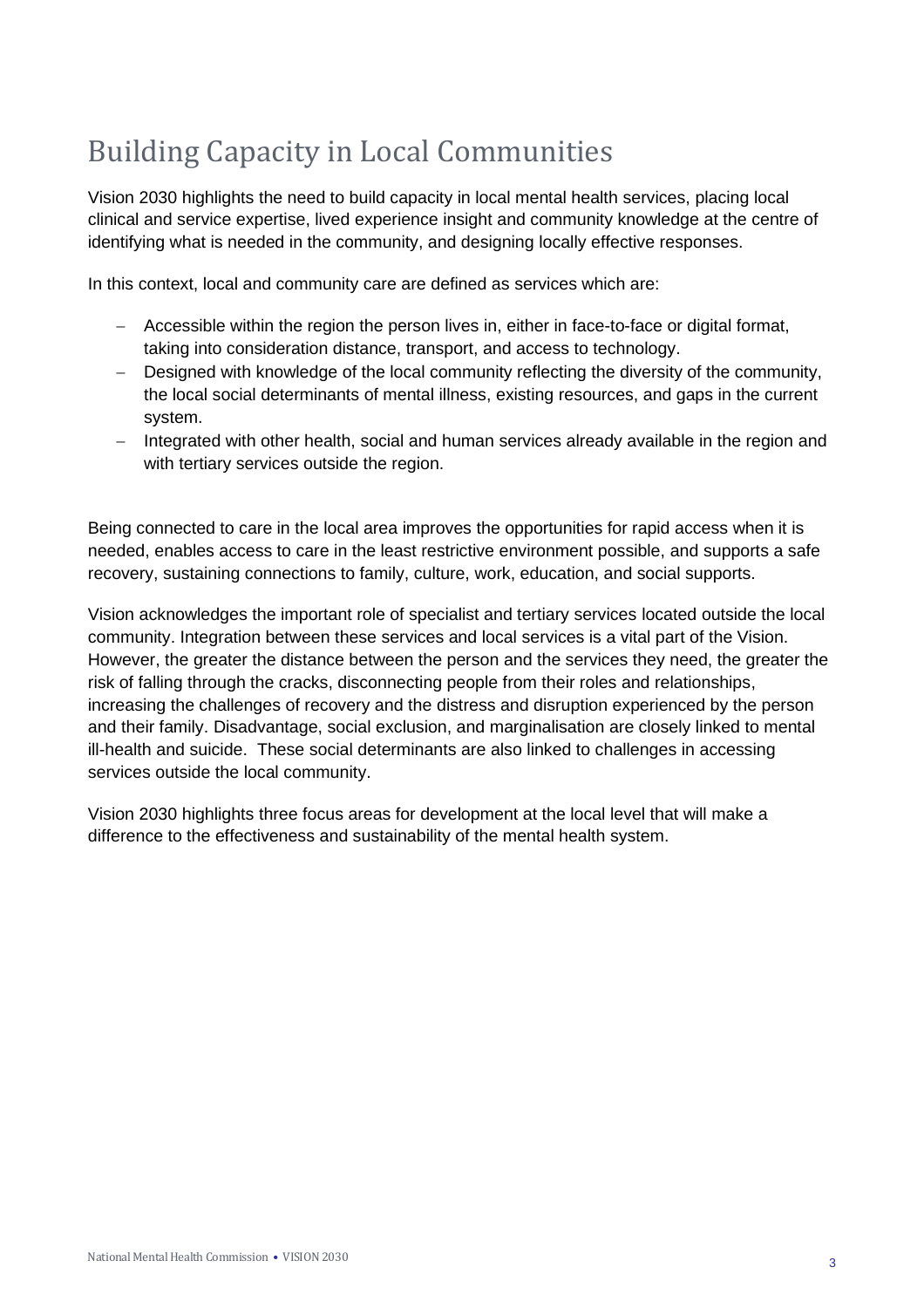## 1. Local Community Solutions

### **The services I need most often are available in my community**

Effective mental health services are located in communities, closely linked or co-located with primary health care services and functionally integrated with hospital-based services. Achieving Vision 2030 will require mental health and social supports to be built within communities, with a focus on people at high risk. A balanced local care approach will address local needs and gaps in the current system. It will emphasise the type of service needed rather than focussing on specific service models.

Key elements of this capacity building include:

- − Co-design at the community level, bringing people with lived experience, representatives of diverse communities, and clinical experts together, to make best use of available resources and to develop local solutions to address gaps in the current system.
- − Developing a continuum of care including prevention and early intervention services, enhanced local or community connected treatment, and longer-term care for those with severe, complex, or persistent illness.
- − Prioritising services that can be mobilised quickly for those entering an episode of acute illness; and financially accessible, low intensity general psychological interventions as a front line primary mental health care service without the need for referral.
- − Community hubs and home-based care, including enhanced community treatment teams for those with moderate to high-intensity needs, digital delivery of specialist treatment, and integrated services within local community settings, such as schools and local government area (LGA) community services.

In Vision 2030, community hub models deliver services through centralised, coordinated locations, often complemented by a secondary suite of services through outreach, satellite or virtual connection. While implementation of such a model in different regions will vary, the common principles include; an emphasis on early intervention and access to care, higher levels of specialisation and/or intensity, affordability of services, ensuring community-based approaches, building and maintaining partnerships and collaboration between stakeholders, and overall capacity building.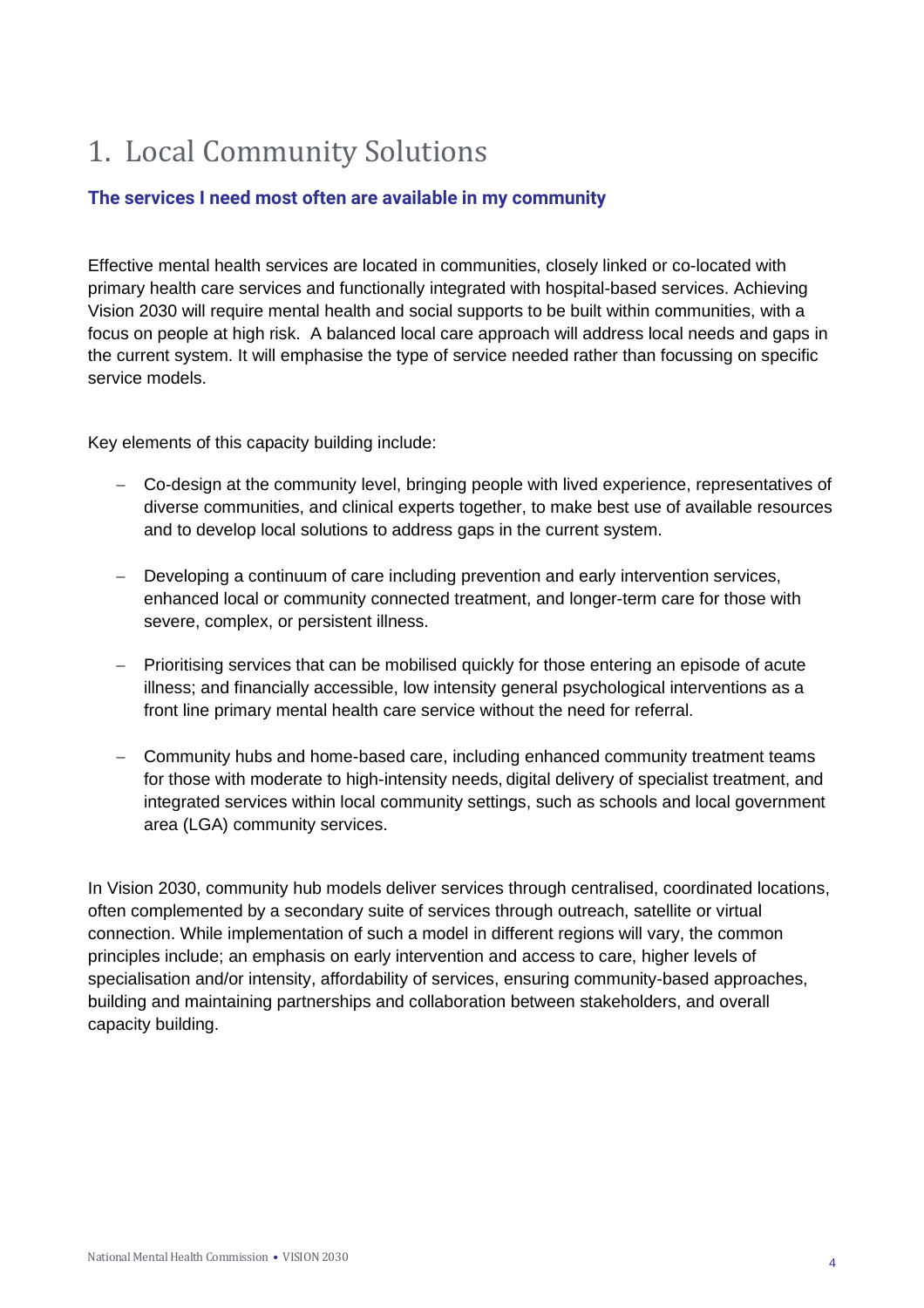## 2. A connected and Integrated system of care

#### **Services in my community are connected and easy to navigate**

Connections between services and within communities are a vital part of an effective mental health system. For Vision 2030, integration refers to bringing together people and services to align practices and policies to improve access to and quality of mental health care. A system of care is a response to a person and their family and supports; a coordinated network of mental health and other necessary services that can deliver the right support when it is needed and respond flexibly to changes in the person's needs regardless of the person's geographic location, age, economic circumstances, or cultural group.

A consequence of the complex interplay of health and social experiences is people falling through service system gaps. An integrated approach to mental and social wellbeing emphasises the connectedness of all aspects of mental wellbeing of individuals and communities. It recognises the impact of the social determinants of mental health, including social connection, housing, economic circumstances, employment, physical security and the intersect with physical health issues.

This will ensure more holistic care and support to reduce the risk of people missing out on services or receiving contradictory therapeutic approaches in care.

In Vision 2030, mental health care is integrated with physical health care and social and human services such as housing, education, justice, suicide prevention, and services for alcohol and other drugs. Integration of these systems enables pathways into the services a person needs, irrespective of the entry point from any part of any of those systems. This will reduce the risk of people missing out on services or receiving contradictory therapeutic approaches in care.

Key elements of a connected and integrated local service systems include:

- Policy and program frameworks that enable and incentivise integration, collaboration and cooperation between the mental health and other sectors.
- Care planning and coordination services provided locally to ensure continuity of care in that community, and integration with services that need to be accessed outside that community.
- Multiple points of engagement community accessibility is a factor in service planning at all levels of care, from prevention to tertiary clinical care. Points of engagement include digital portals and self-guided care programs, and key community services including physical health care, education, childcare, workplaces, aged care facilities, and prisons.
- Integration with tertiary health settings providing clear pathways to ongoing and specific care beyond the limitations of the local system.

In 2030, all aspects of the mental health system work together seamlessly within and across communities.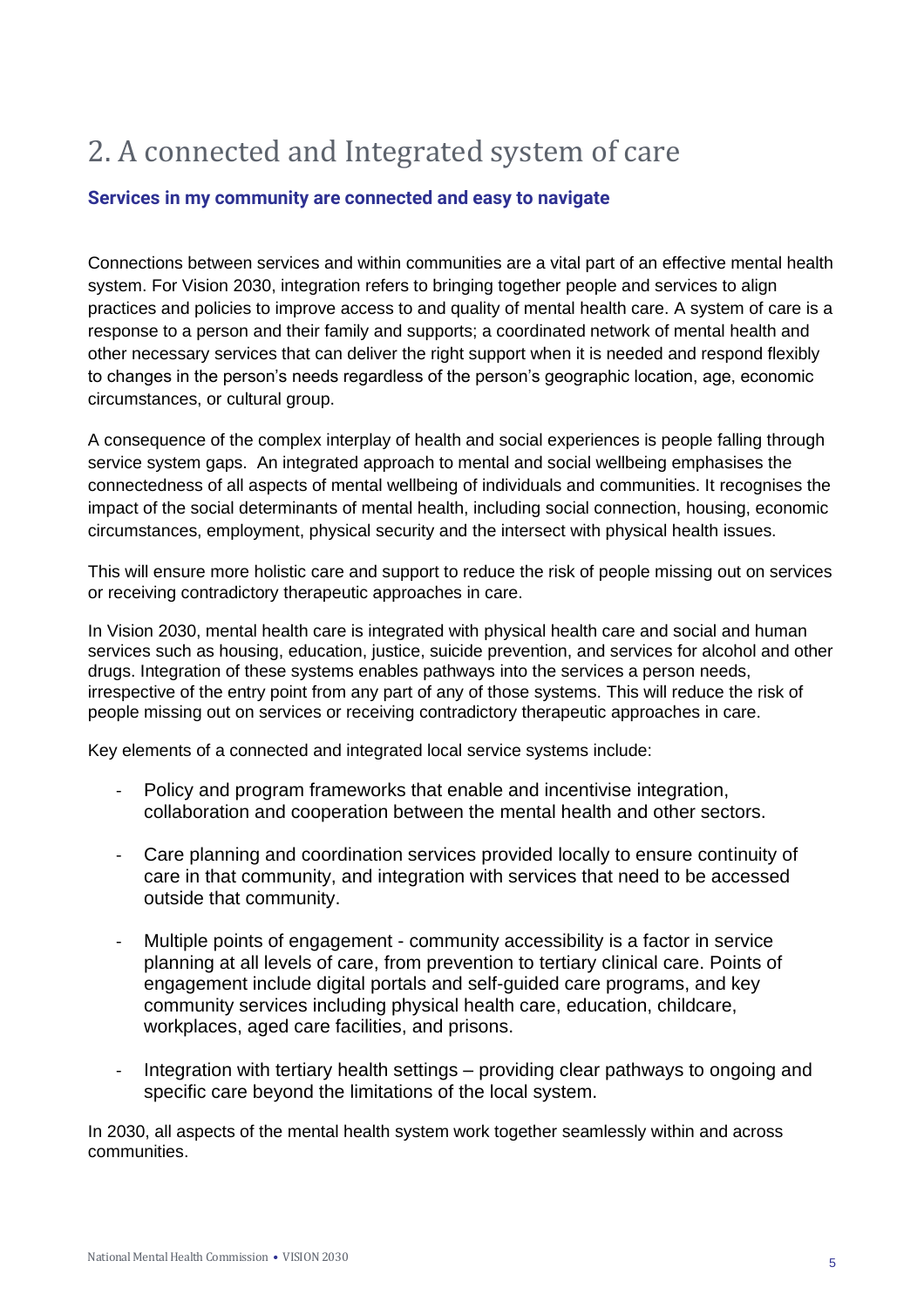## 3. Investing in Prevention and Early Intervention

#### **My community promotes mental and social wellbeing**

Earlier intervention enables more people to receive treatment and support in their own community rather than increasing the need for tertiary and out-of-area services. Local service development prioritises:

- − Early identification and intervention, providing access to coordinated multidisciplinary care early in the onset or early in episode of mental health concerns with a focus on the needs of children and young people and early first episodes of illness such as psychosis.
- − Easy access to self-guided programs that link seamlessly with local face-to-face treatment when needed. Supporting people to develop coping capabilities and problem-solving skills contributes to more positive life experiences and the capacity to self-manage challenges.

To be effective, people must feel confident to engage early in the development of illness. This requires strategies to reduce the risks associated with shame, stigma, and discrimination. In Vision 2030, the focus is on promoting mental wellbeing and reducing the prevalence of mental ill-health. To support local approaches to mental illness, it is essential to have a system which promotes good health, addresses the issues that contribute to poor mental health, and maximises protective factors. Service development include community education and awareness of mental, social, and emotional wellbeing and population wellbeing measures to indicate the overall wellbeing of the community.

| <b>System</b>                                                                                                                                                                        | <b>Practice Principles</b>                                                                                                                               | <b>Delivery of Care</b>                                                                                                                                                                                                                                                                                                                              | <b>Integration</b>                                                                                                                                                                                       |
|--------------------------------------------------------------------------------------------------------------------------------------------------------------------------------------|----------------------------------------------------------------------------------------------------------------------------------------------------------|------------------------------------------------------------------------------------------------------------------------------------------------------------------------------------------------------------------------------------------------------------------------------------------------------------------------------------------------------|----------------------------------------------------------------------------------------------------------------------------------------------------------------------------------------------------------|
| Community-led<br>approaches facilitated<br>to meet local needs.                                                                                                                      | Person<br>acknowledged<br>and supported in their<br>own context.                                                                                         | Individualised care<br>planned and delivered<br>through community-<br>based services across<br>the spectrum.                                                                                                                                                                                                                                         | All aspects of system<br>working together<br>seamlessly within and<br>across communities.                                                                                                                |
| • Local Control<br>• Co-design and<br>participation<br>• Accessibility<br>• Equity<br>• Resource distribution<br>• Service Accountability<br>• Capacity building<br>• Infrastructure | • Autonomy<br>• Family and Carers<br>• Connection<br>• Continuity<br>• Strengths and goals<br>• Recovery<br>• Culturally appropriate<br>• Person-centred | • Prevention and early<br>identification<br>• Care Planning and<br>Coordination<br>• Community and home<br>based across all levels<br>of intervention (f2f and<br>digital)<br>• Community Mental<br><b>Health Centres</b><br>• Continuity of care<br>across services<br>• Enhanced community<br>treatment teams for<br>moderate to high<br>intensity | • Interoperability of<br>systems<br>• Data and information<br>sharing<br>• Navigation, referral<br>and pathways<br>• Collaborative<br>approach<br>• Balanced approach<br>with tertiary clinical<br>care. |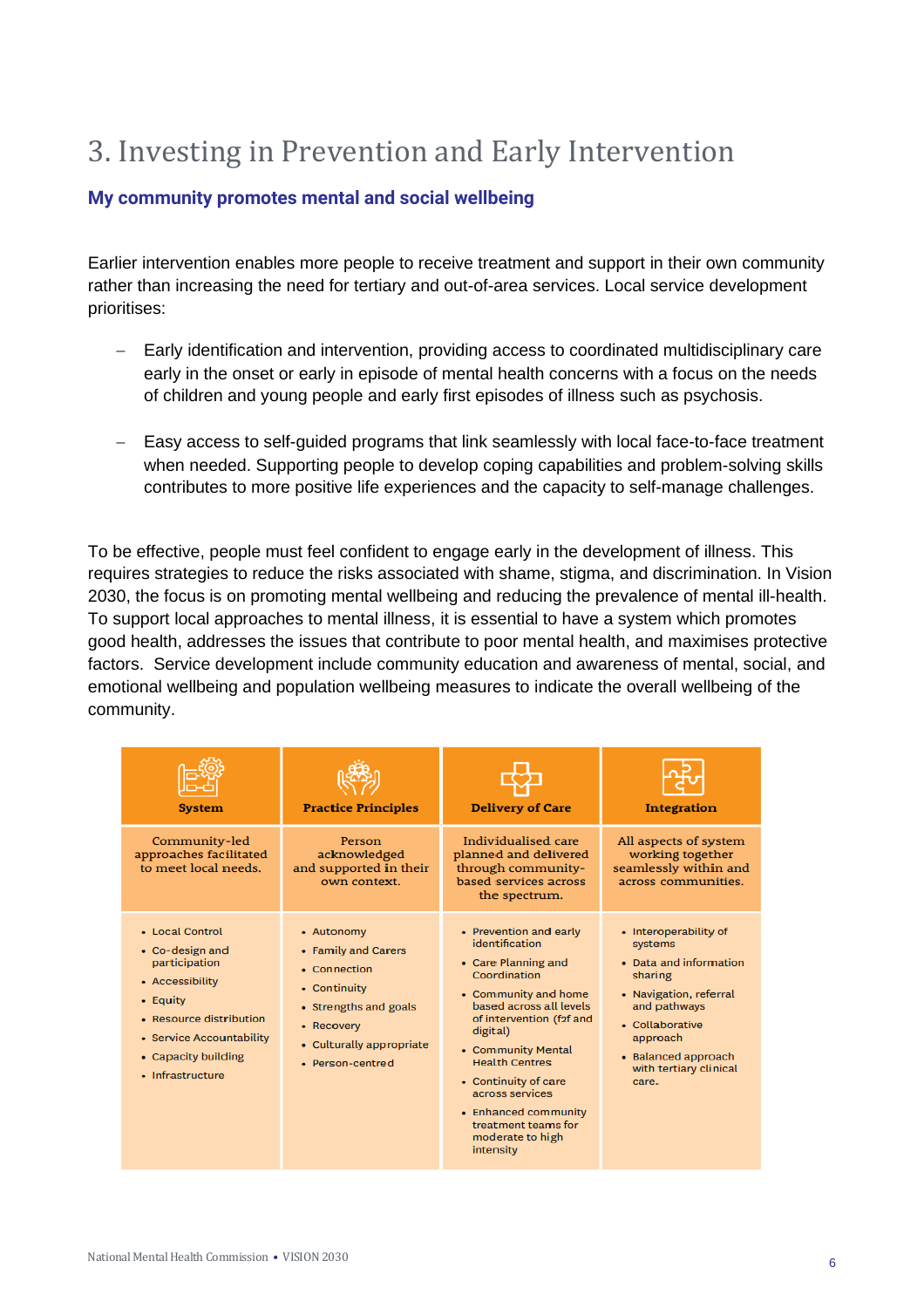### Leading the way to 2030

One of the defining characteristics of the current mental health systems is its complexity, with service provision by the Commonwealth, States and Territories, NGO's, private health services and private practitioners and community-based service providers. The Vision's shift in focus to flexible local services and promoting mental wellness needs to be supported by targeted, crosssector collaboration and coordination. Such a joined-up approach requires policy and program frameworks that enable and incentivise integration, collaboration and cooperation between the mental health and other sectors.

#### **Primary Health Networks**

Facilitating coordinated local care so that people in the region can access care when and where they need it, and streamlining health services, especially for those at risk of poor health outcomes, is key to the role of Primary Health Networks (PHNs). Their work in assessing the needs of their community, ensuring coordinated primary health care, collaborating with hospital health services, and commissioning services to address gaps in the local service spectrum, aligns with the need to develop local mental health care systems. PHNs have a key role to play in realising Vision 2030 in their regions.

#### **Whole of Government Leadership**

Mental health and social and emotional wellbeing are vital for all Australians. Around half of all Australian adults will meet the diagnostic criteria of a mental illness at some point in their lives and many more will be affected by the mental health of family or friends. As our population grows and changes mental health and suicidal risk are also expected to grow and diversify. A mental health system is needed that is flexible and responsive to changing needs.

Flexible development at the local level and integrated services requires a strong national framework, and whole-of-government leadership. Local development is supported by a set of principles to ensure consistent standards and quality of mental health services. A national framework provides a mechanism for communicating the common vision, prioritising social and emotional wellbeing at the national level, and holding everyone to account.

Vision 2030 seeks to inform and drive cross-sector leadership, governance, and accountability. It articulates a shared vision of reform from the perspective of all stakeholders. It can guide both the interpretation of the findings of reform reports, including the Productivity Commission Inquiry into Mental Health, and mental health and suicide prevention investment spend at all levels of government. Vision 2030 offers a system framework outlining five pillars that underpin achievement of the vision: foundational principles, governance structures, performance enablers, core components of care and delivery mediums.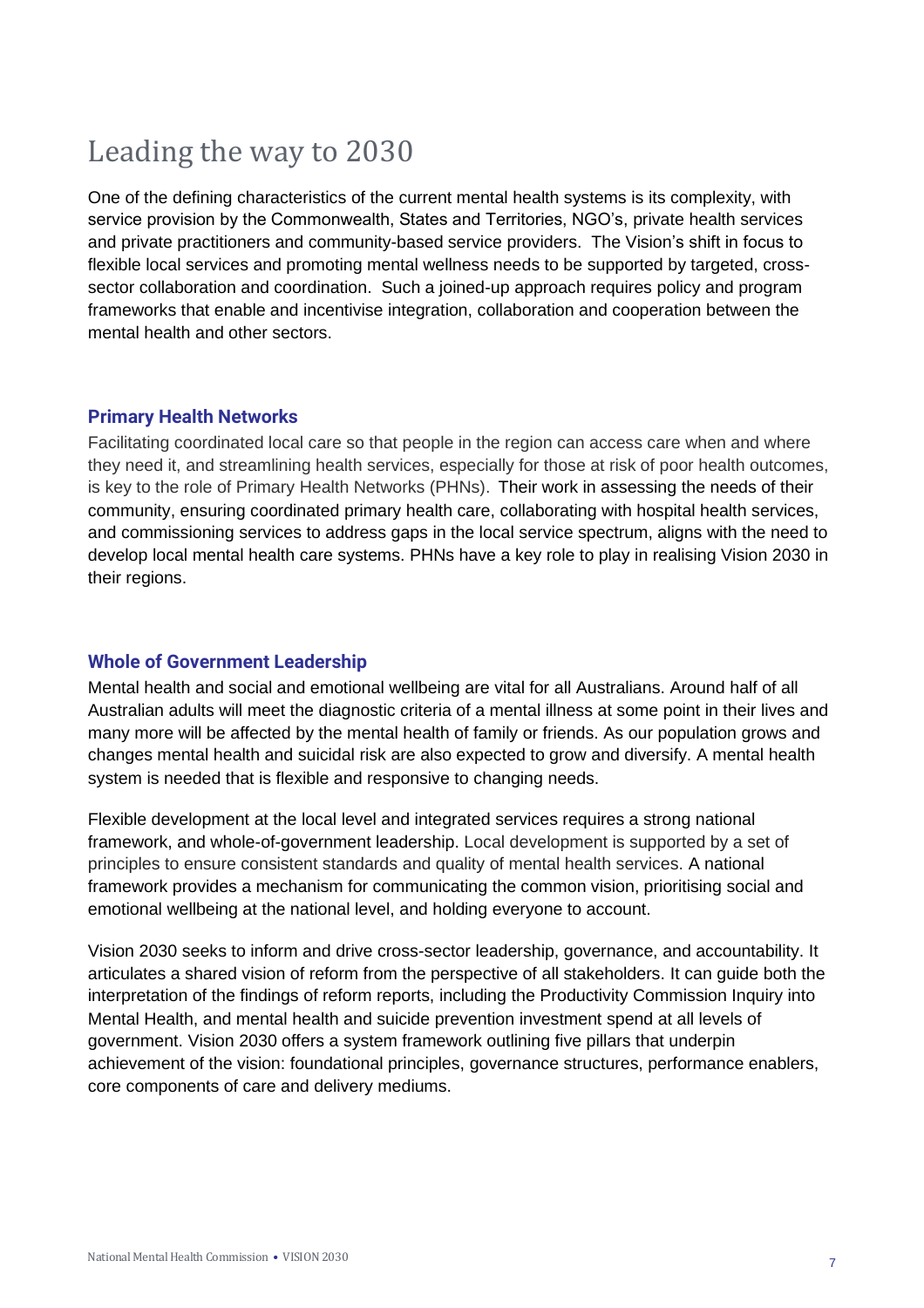The essential principles and components of care include:

- − **Coproduction** a commitment to co-development of services at the community level means communities lead their own decisions, solutions, and activities. The inclusion of diversity within communities is also reflected in policy and services. For Aboriginal and Torres Strait Islander communities, it means the design of policy, services and solutions are Indigenous-led and respect traditional law, customs, and culture.
- − **Integrated social and emotional wellbeing –** a national wellbeing approach focuses on building protective factors as well as mitigating risk factors, based on a broader understanding of mental health to include social and emotional wellbeing and a commitment to prevention, early intervention, evidence-based treatments and supports for sustainable recovery.
- − **Equity of access** planning and funding strategies prioritise the development of sufficient accessible and affordable services to meet community needs, with particular reference to disadvantaged communities and those most at risk of poor health outcomes.
- − **Core components of care** ensuring that the essential supports, treatments, and interventions across the care spectrum are available so that the needs of all individuals are met in a timely and effective way, including:
	- o Prevention and early identification
	- o Care planning and coordination
	- o Community and home based (f2f and digital)
	- o Community mental health centres
	- o Enhanced community treatment teams for moderate to high intensity
	- o Social and recovery-oriented supports
	- o Crisis supports
	- o Supports for families and carers
- − **Values-based approaches** a commitment to personal recovery, human rights, compassionate care, best practice, and evidence-based approaches.
- − **Intersectionality**  There are many experiences related to culture and identity that heighten people's vulnerabilities, highlighting the importance of intersectionality and the interplay of different circumstances and experiences in a person's life. Strategies recognise the impact of the social determinants of mental health, including social connection, housing, economic circumstances, employment, physical security and the intersect with physical health issues.
- − **Multidisciplinary and transdisciplinary approaches** a well-educated and resourced multidisciplinary workforce is essential to the delivery of quality, accessible mental health care. It extends beyond the clinical disciplines to include contributions from a wide range of professionals across all types of care in the stepped care model, from frontline prevention and identification through to treatments, recovery support and research. Professionalisation of the Lived Experience workforce is an important area for workforce development. Adequate levels of mental health training are required for all parts of the workforce,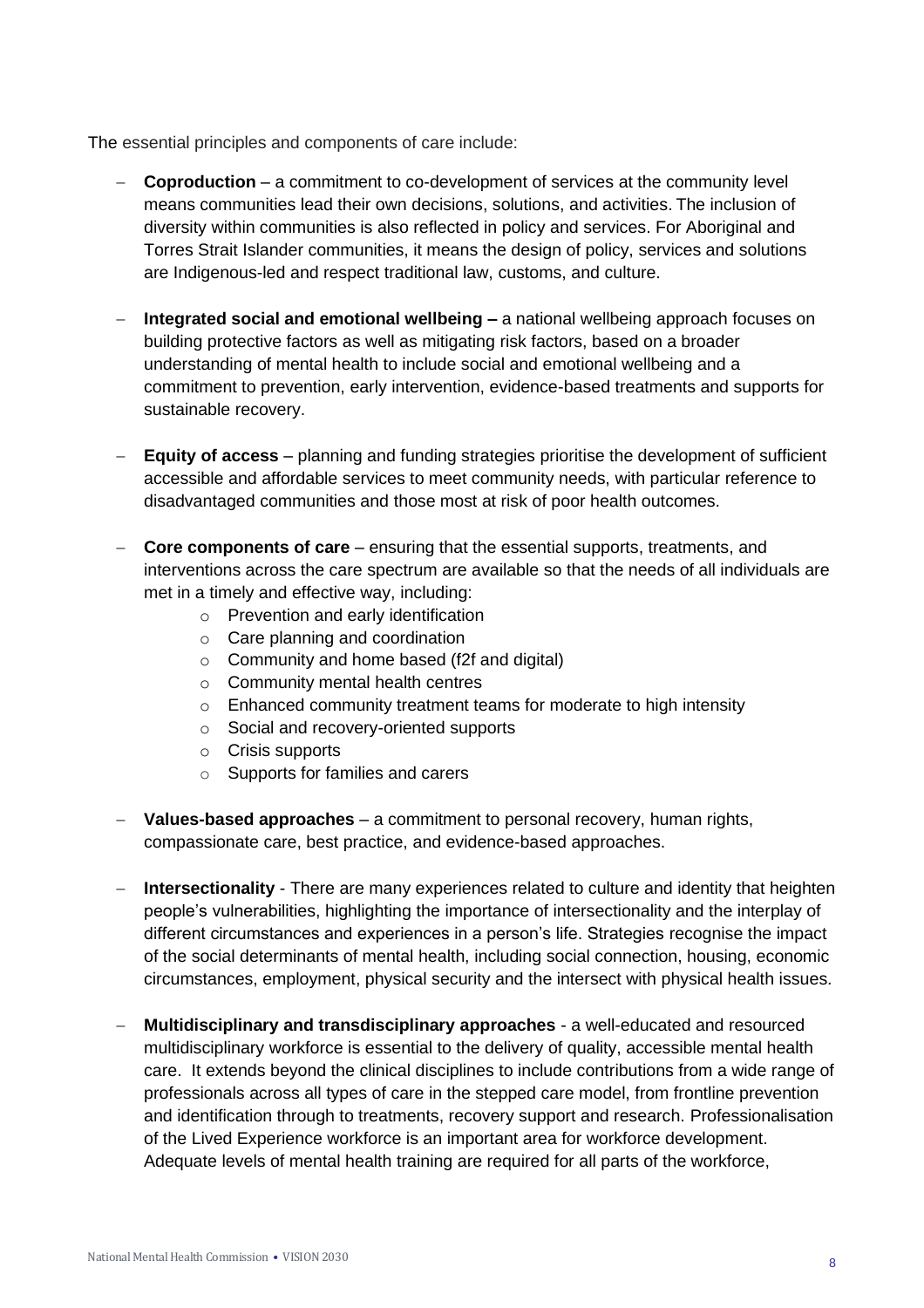together with team approaches, appropriate supervision and tertiary consultation supports.

- − **Priority populations -** The needs of priority populations must be met in ways that are accessible, safe and with consideration to specific inequities. Priority populations may change over time, and ongoing monitoring of changing needs is critical. The system needs of priority populations include definitions, processes, and care pathways unique to each group or community. Priority populations identified in Vision 2030 include:
	- Aboriginal and Torres Strait Islander people
	- LGBTQIA and other sexuality, gender and bodily diverse people
	- Culturally and linguistically diverse communities
	- Veterans and their families
	- Rural and remote communities
	- People affected by disasters
	- Age Streams with a particular focus on children, youth and older adults.
	- People with mental and physical comorbidity
- − **Learning and adaptation** Monitoring, evaluation and research are central to quality improvement of services through continuous knowledge development and translation to practice improvements. The system is an iterative learning one, prioritising outcomes. Collection and analysis of reliable, comparable data is prioritised, including measures of population wellbeing, the impact of social determinants on mental health, and the outcomes of prevention and early intervention strategies.

#### **Funding Models Aligned with Vision**

Funding models need to fit the model of care being delivered and require multiple approaches. Shifts are needed to establish innovative and responsive funding and remuneration models which improve accessibility for all people. Funding models need to be aligned to and drive outcomes including sustainable recovery. Consideration should be given to a balanced, mixed model approach which appropriately uses program, activity, and person-centred funding packages to ensure services are capable of meeting need and achieving outcomes while maximising flexibility and consumer choice.

'Well aligned' funding models and mechanisms will:

- Provide for the delivery of the full spectrum of services across prevention, treatment, and sustainable recovery, facilitating integration across all levels of care.
- Ensure all types of services are affordable and available to everyone in an evidence-based manner.
- Enable long term funding cycles to facilitate consistency, sustainability, and quality improvement.
- Be based on and respond to population distribution, community need and local gaps in service accessibility, reducing duplication of services where needed.
- Link funding to demonstration of standards of service and achievement of outcomes